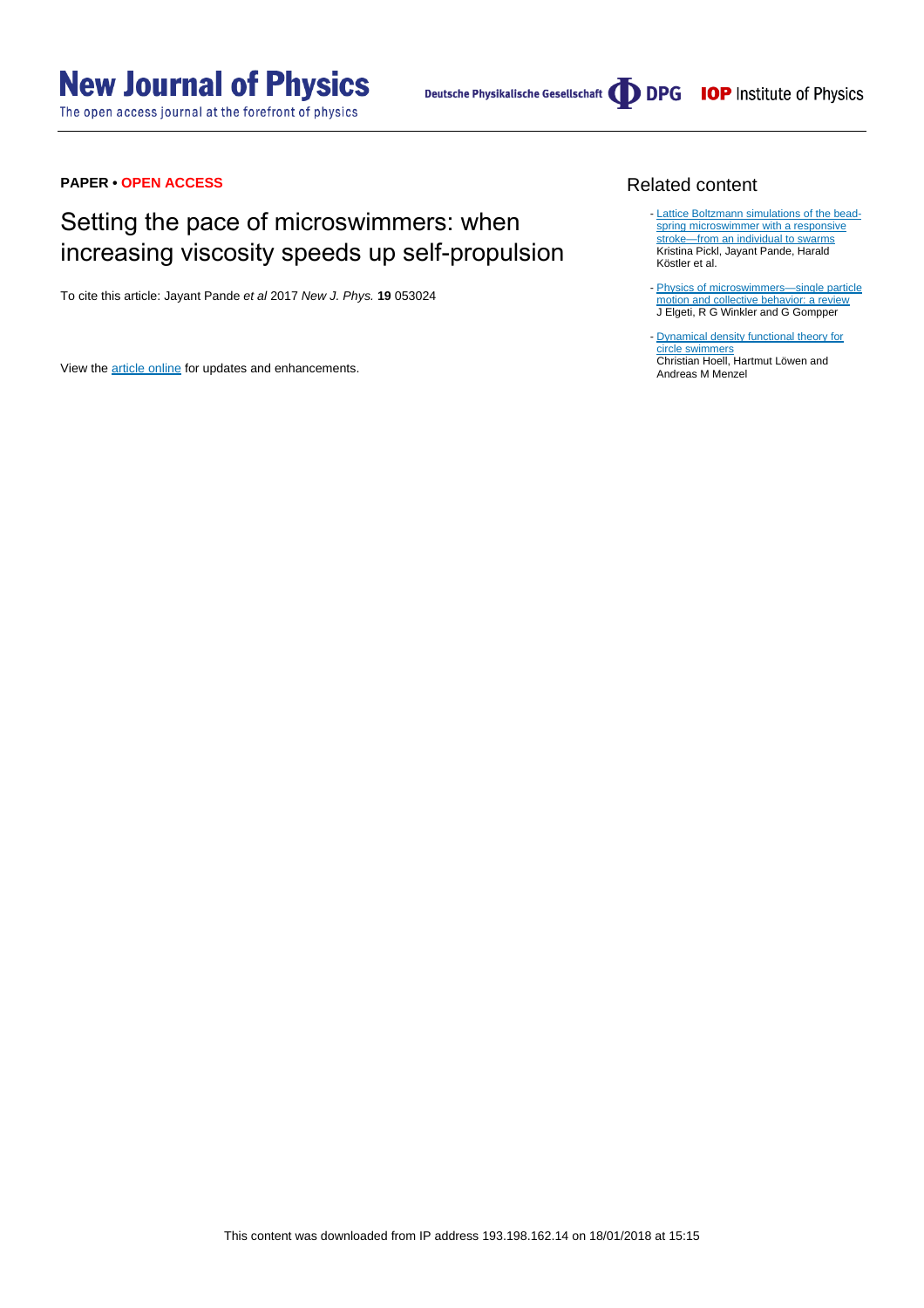OPEN ACCESS

Original content from this work may be used under the terms of the [Creative](http://creativecommons.org/licenses/by/3.0) [Commons Attribution 3.0](http://creativecommons.org/licenses/by/3.0)

this work must maintain attribution to the author(s) and the title of the work, journal citation

 $\overline{\odot}$ 

RECEIVED 14 January 2017 REVISED 11 April 2017 ACCEPTED FOR PUBLICATION 20 April 2017 PUBLISHED 26 May 2017

**licence** 

and DOI.

(cc

# **New Journal of Physics**

The open access journal at the forefront of physics

Deutsche Physikalische Gesellschaft **ODPG IOP** Institute of Physics

Published in partnership with: Deutsche Physikalische Gesellschaft and the Institute of Physics

#### PAPER CrossMark

# Setting the pace of microswimmers: when increasing viscosity speeds up self-propulsion

### Jayant Pande $^{1,2}$ , Laura Merchant $^{1,2,3,8}$ , Timm Krüger $^4$ , Jens Harting $^{5,6}$  and Ana-Sunčana Smith $^{1,2,7}$

- <sup>1</sup> PULS Group, Department of Physics, Friedrich-Alexander-University Erlangen-Nuremberg, Nägelsbachstraße 49b, D-91054 Erlangen, Germany
	- <sup>2</sup> Cluster of Excellence: Engineering of Advanced Materials, Friedrich-Alexander-University Erlangen-Nuremberg, Nägelsbachstraße 49b, D-91054 Erlangen, Germany
- <sup>3</sup> School of Physics and Astronomy, University of St. Andrews, North Haugh, St. Andrews KY16 9SS, United Kingdom
- <sup>4</sup> School of Engineering, The University of Edinburgh, Edinburgh EH9 3FB, United Kingdom
- <sup>5</sup> Helmholtz Institute Erlangen-Nuremberg for Renewable Energy (IEK-11), Forschungszentrum Jülich, Fürther Straße 248, D-90429 Nuremberg, Germany
	- <sup>6</sup> Department of Applied Physics, Eindhoven University of Technology, PO Box 513, 5600 MB Eindhoven, The Netherlands
	- <sup>7</sup> Division of Physical Chemistry, Ruđer Bošković Institute, Bijenička cesta 54, 10000 Zagreb, Croatia
- Currently at the University of Glasgow.

Any further distribution of **E-mail: [smith@physik.fau.de](mailto:smith@physik.fau.de)** 

Keywords: microswimming, anomalous increase in velocity, analytical modeling, lattice-Boltzmann simulations

# Abstract

It has long been known that some microswimmers seem to swim counter-intuitively faster when the viscosity of the surrounding fluid is increased, whereas others slow down. This conflicting dependence of the swimming velocity on the viscosity is poorly understood theoretically. Here we explain that any mechanical microswimmer with an elastic degree of freedom in a simple Newtonian fluid can exhibit both kinds of response to an increase in the fluid viscosity for different viscosity ranges, if the driving is weak. The velocity response is controlled by a single parameter  $\Gamma$ , the ratio of the relaxation time of the elastic component of the swimmer in the viscous fluid and the swimming stroke period. This defines two velocity–viscosity regimes, which we characterize using the bead-spring microswimmer model and analyzing the different forces acting on the parts of this swimmer. The analytical calculations are supported by lattice-Boltzmann simulations, which accurately reproduce the two velocity regimes for the predicted values of Γ.

# 1. Introduction

It was discovered a few decades ago that many micro-organisms swim faster in more viscous fluids than in less viscous ones. In the first such finding, Shoesmith [[1](#page-7-0)] reported the increased motility of Pseudomonas viscosa, Bacillus brevis and Escherichia coli for a small increase in the viscosity of the solution; larger increases led to the motility decreasing. Similarly, Schneider and Doetsch [[2](#page-7-0)] reported that many flagellated bacteria showed an increase in the velocity when the solution viscosity rose to a characteristic value, and a decrease thereafter. Many other studies[[3](#page-7-0)–[6](#page-7-0)] have corroborated this phenomenon which gainsays both the intuitive expectation of a more viscous fluid providing greater resistance to motion and the traditional theories of microbial motion in simple fluids many of which predict the velocity to go down with the viscosity [[7](#page-7-0)–[9](#page-8-0)].

Theoretical explanations in the past have all focused on the non-Newtonian nature of the fluid and the structure of any polymers present therein, such as the possibility of the latter forming networks inside the fluid which facilitate swimmer propulsion  $[6, 10-12]$  $[6, 10-12]$  $[6, 10-12]$  $[6, 10-12]$  $[6, 10-12]$  $[6, 10-12]$  $[6, 10-12]$ . These mechanisms certainly contribute to the anomalous increase of swimmer velocity with fluid viscosity, yet they only concern particular combinations of microswimmer and fluid without attempting to explain the phenomenon in general. Moreover, such explanations suggest that the complex nature of the fluid is essential for the phenomenon to occur.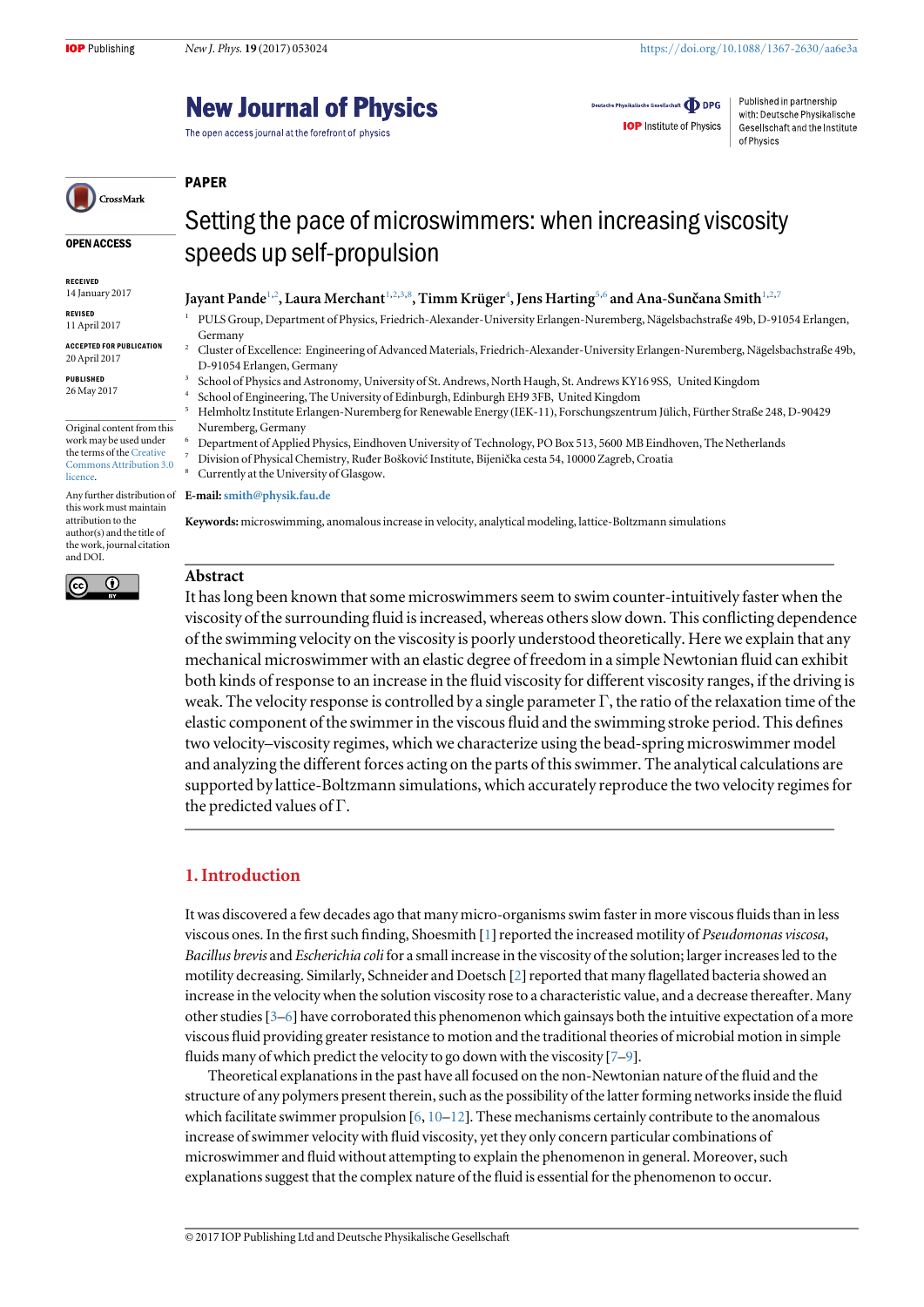Here we propose the opposite, by generalizing the explanation to simple, structureless, Newtonian fluids. The central need for complexity in the fluids in the aforementioned explanations lies in the importance of having an interplay between two different time scales in the problem. These time scales stem from the elastic relaxation within the fluid and from the swimming cycle period (defined by the swimming stroke, which is the sequence of shapes that the swimmer adopts in order to propel its motion). Having a fast swimming stroke is not productive if the fluid itself does not relax before the succeeding swimming cycle can commence, and this leads to the existence of an optimal fluid viscosity for a swimmer with an assumed fixed swimming stroke rate. The same reasoning, however, should fit equally well with the motion of a swimmer within a simple Newtonian fluid, as long as there is elasticity in the swimmer body itself. Then the relaxation of the complex fluid can be replaced by the relaxation of any body deformations within the swimmer in the viscous fluid, which again interacts with the stroke time scale to lead to different velocity responses to an increase in the fluid viscosity. For mechanically driven microswimmers, an effective elasticity can be defined assuming the body deformations (including the beating of appendages such as flagella) occur at a steady rate, meaning that they should exhibit both kinds of velocity versus viscosity response.

This argument does not apply to microswimmers whose swimming stroke is predefined, independent of the fluid's influence, as is often the case for theoretical microswimmer models[[13](#page-8-0)–[19](#page-8-0)]. It is well-known that the distance covered by a microswimmer in one swimming cycle is proportional to the area of the closed loop in configuration space that its swimming stroke describes[[20,](#page-8-0) [21](#page-8-0)]. The effect of the different forces acting on the swimmer is subsumed in the swimming stroke, meaning that when the latter is imposed then the effect of force parameters such as the viscosity is lost.(As illustration, see the velocity expressions for four prominent microswimmer models in [[15](#page-8-0), [17,](#page-8-0) [22](#page-8-0), [23](#page-8-0)], each of which depends solely on the respective swimmer's geometrical parameters and the prescribed swimming stroke.) Hence, to see the full dependence of the swimming velocity on the fluid viscosity, a force/energy-centric approach, which allows the swimmer to adjust its swimming stroke in response to the driving, is necessary.

To test the above general argument, we perform an analytical and numerical study of a mechanical microswimmer in a simple Newtonian fluid, based on the popular three-sphere model of Najafi and Golestanian [[13](#page-8-0)]. In the three-sphere model the swimming stroke is imposed and the swimmer consequently does not exhibit a velocity dependence on the fluid viscosity [[13](#page-8-0), [23](#page-8-0)]. Our purposes therefore require us to modify this model, by including springs between the spheres and imposing the forces driving the motion instead of the swimming stroke, allowing the latter to emerge in response to the former. This reworked model is amenable to fully analytical treatment. Moreover, since the swimmer is driven by only two elastic degrees of freedom, the simplicity of the design allows one to generalize the results to other microswimmers which are driven by elastic components.

Analysis of the model confirms the fact that two regimes of motion exist, in one of which the swimmer gets slower (which we call the 'conventional' regime) and in the other one faster (the 'aberrant' regime) when the viscosity of the surrounding fluid is increased. The regimes depend on a ratio  $\Gamma$  of two characteristic time scales,

$$
\Gamma = \frac{\text{relaxation time of spheres in fluid}}{\text{swimming cycle period}}.
$$
\n(1.1)

Assume that the swimming cycle period is fixed. For  $\Gamma \gg 1$  the spheres do not relax fully within one swimming cycle, and increasing the fluid viscosity causes them to relax even less, making the swimmer swim slower. For  $\Gamma \ll 1$  the spheres relax very quickly, but that is not advantageous since the swimming speed is limited by the cycle period. Moreover, a quick relaxation rate of the spheres(concomitant with a small fluid viscosity) also reduces the inter-sphere hydrodynamic interactions which are vital to the swimming motion. Therefore in this case increasing the fluid viscosity leads to faster swimming. This whole picture can be seen from the reverse point of view, where  $\Gamma$  is modified by changing the swimming cycle period instead of the sphere relaxation time. As shown in a previous work [[24](#page-8-0)], the swimming velocity shows a maximum as a function of the cycle frequency, because for very quick driving the spheres do not relax within one cycle, and in the limit of very slow driving the swimming tends to cease. Note that this rate-dependence of the swimming velocity disappears in the Stokesian realm once the stroke is imposed (apart from an overall scaling factor of the frequency), since there is then only one characteristic time scale in the problem.

The dependence of the aberrant swimming phenomenon on the sphere (or, more generally, body deformation) relaxation time speaks immediately to the necessity of having an elastic degree of freedom in the swimmer which couples to the fluid viscosity to determine the rate of relaxation. Lastly, since the aberrant regime is observed for small viscosities, then for the low Reynolds number condition of microswimming to be honored, the driving (and hence the motion velocity) needs to be weak.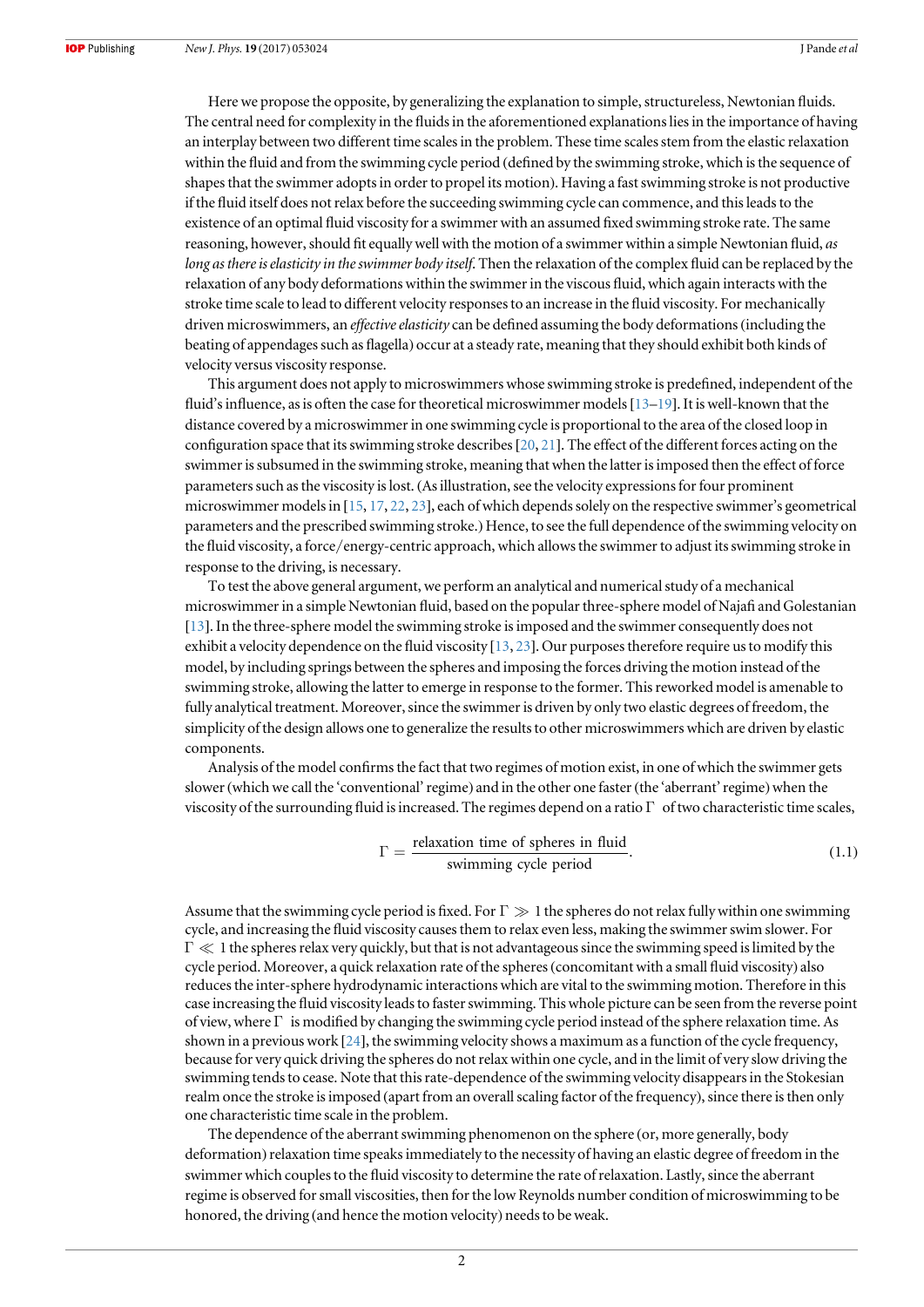

<span id="page-3-0"></span>Figure 1. Swimmer model with springs.  $\lambda$  is the reduced friction coefficient of the beads (or the radius for spherical beads).

#### 2. Analytical swimmer model

The swimmer consists of three beads connected in series by two harmonic springs(figure 1), and driven by known forces of the form

$$
\mathbf{F}_1^d(t) = A \sin(\omega t) \hat{\mathbf{z}},
$$
  
\n
$$
\mathbf{F}_2^d(t) = - \mathbf{F}_1^d(t) - \mathbf{F}_3^d(t), \text{ and}
$$
  
\n
$$
\mathbf{F}_3^d(t) = B \sin(\omega t + \alpha) \hat{\mathbf{z}}, \text{ with } \alpha \in [-\pi, \pi].
$$
\n(2.1)

Here A and B are non-negative amplitudes of the time-dependent driving forces  $F_1^d(t)$  and  $F_3^d(t)$  applied along the  $\hat{\bf z}$ -direction to the outer beads at the frequency  $\omega$  and with the phase difference  $\alpha$ . The force  ${\bf F}_2^{\rm d}(t)$  on the middle bead is set by the condition for autonomous propulsion, which requires the net driving force on the device to vanish at all times. The two springs are identical, with a stiffness constant  $k$  and a rest length  $l$  which is much larger than the bead dimensions. For convenience, we define a 'reduced friction coefficient'  $\lambda$  of the beads as

$$
\lambda = \frac{\gamma}{6\pi\eta},\tag{2.2}
$$

where  $\gamma$  is their Stokes drag coefficient and  $\eta$  is the dynamic viscosity of the fluid. The parameter  $\lambda$  has dimensions of length and plays the role of the radius for non-spherical beads  $[24]$  $[24]$  $[24]$ .

For our swimmer the ratio of time scales Γ becomes

$$
\Gamma = \tau_s \ \omega = \frac{6\pi\omega\lambda\eta}{k},\tag{2.3}
$$

where  $\tau_s$  is the relaxation time of the spheres in the fluid, defined as

$$
\tau_{\rm s} = \frac{\gamma}{k} = \frac{6\pi\lambda\eta}{k}.\tag{2.4}
$$

The fluid is assumed to be governed by the Stokes equation

$$
\eta \nabla^2 \mathbf{u}(\mathbf{r}, t) - \nabla p(\mathbf{r}, t) + \mathbf{f}(\mathbf{r}, t) = \mathbf{0},\tag{2.5}
$$

and the incompressibility condition

$$
\nabla \cdot \mathbf{u} = 0. \tag{2.6}
$$

Here  $\mathbf{u}(\mathbf{r}, t)$  and  $p(\mathbf{r}, t)$  are the velocity and the pressure of the fluid at the point **r** at time t. The force density  $f(r, t)$  acting on the fluid, in the limit of small bead dimensions, is given by

$$
\mathbf{f}(\mathbf{r},\,t)=\sum_{i=1}^{3}[\mathbf{F}_{i}^{\mathrm{d}}(t)+\mathbf{F}_{i}^{\mathrm{s}}(t)]\delta(\mathbf{r}-\mathbf{R}_{i}(t)),\tag{2.7}
$$

where the index  $i = 1, 2, 3$  denotes the *i*th bead placed at the position  $\mathbf{R}_i(t)$  subject to a driving force  $\mathbf{F}_i^{\text{d}}(t)$  and a spring force  $\mathbf{F}_i^s(t)$  (which, for the middle bead, results from two springs). Here  $\delta(\mathbf{r})$  denotes the Dirac delta function. Assuming no slip at the fluid-bead interfaces, the instantaneous velocity  $\mathbf{v}_i(t)$  of each bead [[25](#page-8-0)] is given by

$$
\mathbf{v}_i = \frac{\mathrm{d}\mathbf{R}_i}{\mathrm{d}t} = (\mathbf{F}_i^{\mathrm{d}} + \mathbf{F}_i^{\mathrm{s}})\gamma^{-1} + \sum_{j \neq i} \mathbf{T}(\mathbf{R}_i - \mathbf{R}_j) \cdot (\mathbf{F}_i^{\mathrm{d}} + \mathbf{F}_i^{\mathrm{s}}), \tag{2.8}
$$

where  $T(r)$  is the Oseen tensor [[26,](#page-8-0) [27](#page-8-0)], and is here diagonal due to the collinear nature of the driving forces and the employed far-field approximation (which assumes that the bead dimensions are much smaller than l).

In the steady state the bead positions are of the form [[28](#page-8-0)]

$$
\mathbf{R}_i(t) = \mathbf{S}_{i0} + \boldsymbol{\xi}_i(t) + \mathbf{v}t
$$
\n(2.9)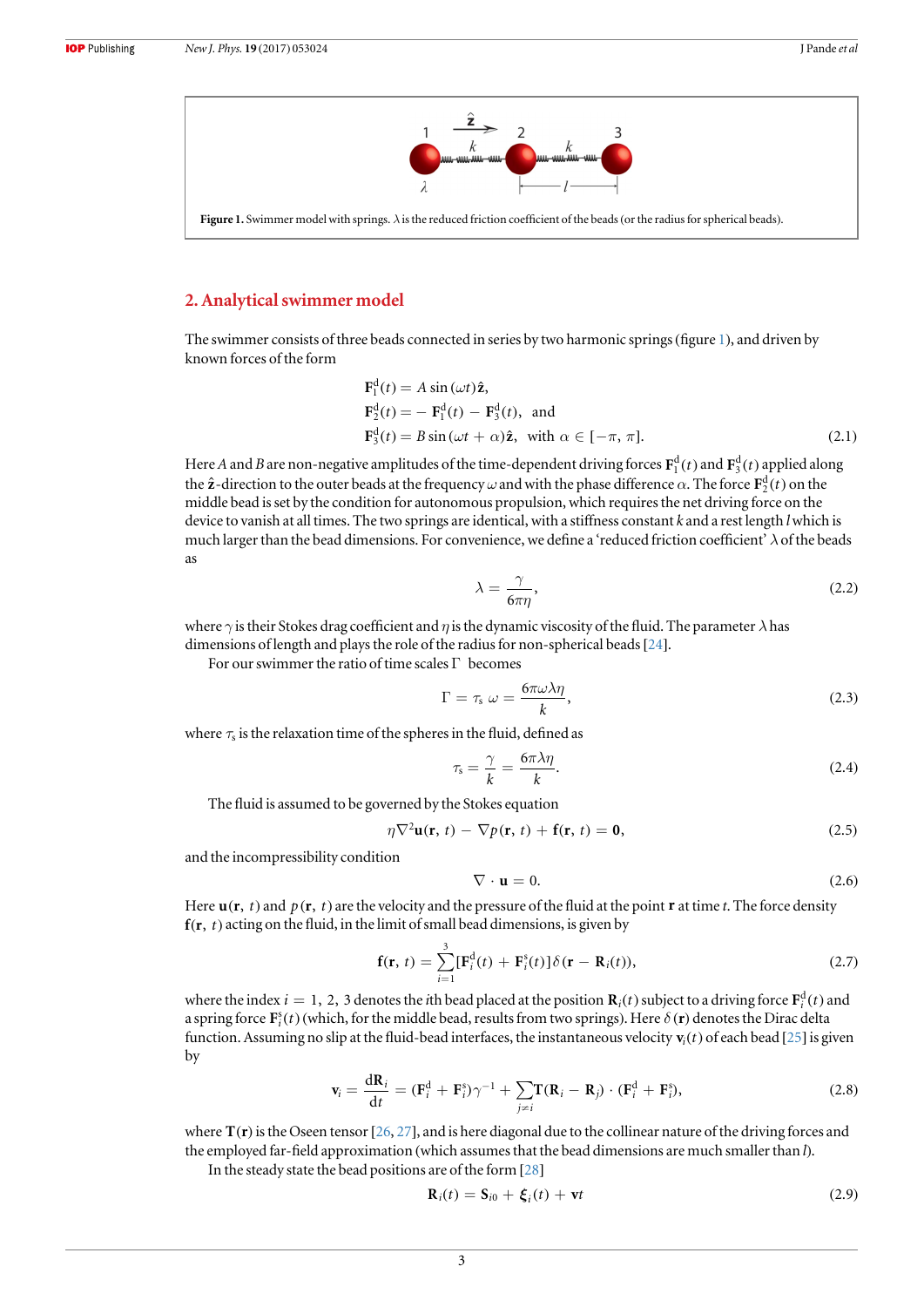<span id="page-4-0"></span>

due to the sinusoidal nature of the forces. Here  $\xi_i(t)$  denotes small sinusoidal oscillations around the uniformly moving equilibrium configuration  $\mathbf{S}_{i0} + \mathbf{v}t$ , where  $\mathbf{S}_{i0}$  are the initial positions of the beads and  $\mathbf{v}$  is the mean cycle-averaged uniform swimming velocity of the assembly. Clearly we have  $|\mathbf{S}_{20} - \mathbf{S}_{10}| = |\mathbf{S}_{30} - \mathbf{S}_{20}| = l$ .

Equations ([2.8](#page-3-0)) and ([2.9](#page-3-0)) lead to a coupled system of differential equations in the  $\xi$ <sup>2</sup>, s, which can be solved by a perturbative scheme by expanding the functions of the arm-lengths  $\mathbf{R}_2(t) - \mathbf{R}_1(t)$  and  $\mathbf{R}_3(t) - \mathbf{R}_2(t)$ around their mean values *l*, if we assume that the driving forces, and consequently the oscillations  $\xi_i(t)$ , are small, i.e.  $|\xi_i(t)| \ll l$  for all *i* and all times t[[28,](#page-8-0) [29](#page-8-0)]. The functions expanded are  $\mathbf{T}(\mathbf{R}_i(t) - \mathbf{R}_i(t))$  and  $G(R<sub>i</sub>(t) - R<sub>i</sub>(t))$  (appendix [A.1](#page-7-0)), where the latter are the pairwise spring forces between two neighboring beads [[29](#page-8-0)],

$$
\mathbf{G}(\mathbf{R}_i(t) - \mathbf{R}_j(t)) = -k \left( \frac{\mathbf{R}_i(t) - \mathbf{R}_j(t)}{|\mathbf{R}_i(t) - \mathbf{R}_j(t)|} \right) (|\mathbf{R}_i(t) - \mathbf{R}_j(t)| - l),
$$
\n(2.10)

such that the total spring force on the *i*th bead can be expressed as

$$
\mathbf{F}_{i}^{s}(t) = \sum_{j \neq i}^{3} \mathbf{G}(\mathbf{R}_{i}(t) - \mathbf{R}_{j}(t)).
$$
\n(2.11)

Since the forces and the displacements are all sinusoidal, the first-order terms in the velocity **v** (in terms of the perturbation variable  $\boldsymbol{\xi}_i(t)$  integrate to 0 over a swimming cycle. We calculate to the second order in  $\boldsymbol{\xi}_i/l$ , therefore, and find the velocity expression for the swimmer to be

$$
\mathbf{v} = \frac{7\omega\lambda[AB(k^2 + 12\pi^2\omega^2\eta^2\lambda^2)\sin\alpha + 2\pi(A^2 - B^2)k\omega\eta\lambda]}{24l^2(k^2 + 4\pi^2\omega^2\eta^2\lambda^2)(k^2 + 36\pi^2\omega^2\eta^2\lambda^2)}\hat{\mathbf{z}}.\tag{2.12}
$$

This expression, being a non-monotonic function of the viscosity  $\eta$ , directly shows the existence of the conventional and aberrant velocity–viscosity regimes. Note that both these regimes are obtained if we let one of the driving force amplitudes  $A$  and  $B$  be zero, i.e. when the swimmer has one active and one passive elastic degree of freedom.

#### 3. Characteristics of the swimming regimes

We now study these regimes by changing only the viscosity  $\eta$  and keeping all the other independent parameters in the problem fixed, including the driving forces. An alternative approach would be to vary the driving forces such that the efficiency of the compared swimmers is held constant. Fixing the driving forces is easier, and the results for constant efficiencies would be essentially the same since the efficiencies of fast swimmers are generally higher than those of slow ones [[24,](#page-8-0) [30](#page-8-0)].

We find that when  $(A - B)/\sin \alpha > 0$ , then the velocity **v** as a function of  $\eta$  has exactly one extremum (see figure 2(a), where  $\Gamma$  plays the role of a dimensionless viscosity since all the factors except  $\eta$  in equation ([2.3](#page-3-0)) are held constant). This extremum divides the conventional regime, obtained for large viscosities and shown in white in figure 2(a), and the aberrant regime, obtained for small viscosities and shown in green (light gray in grayscale print). The different curves correspond to increasing values of  $A$ , with  $B$  constant. Some manipulation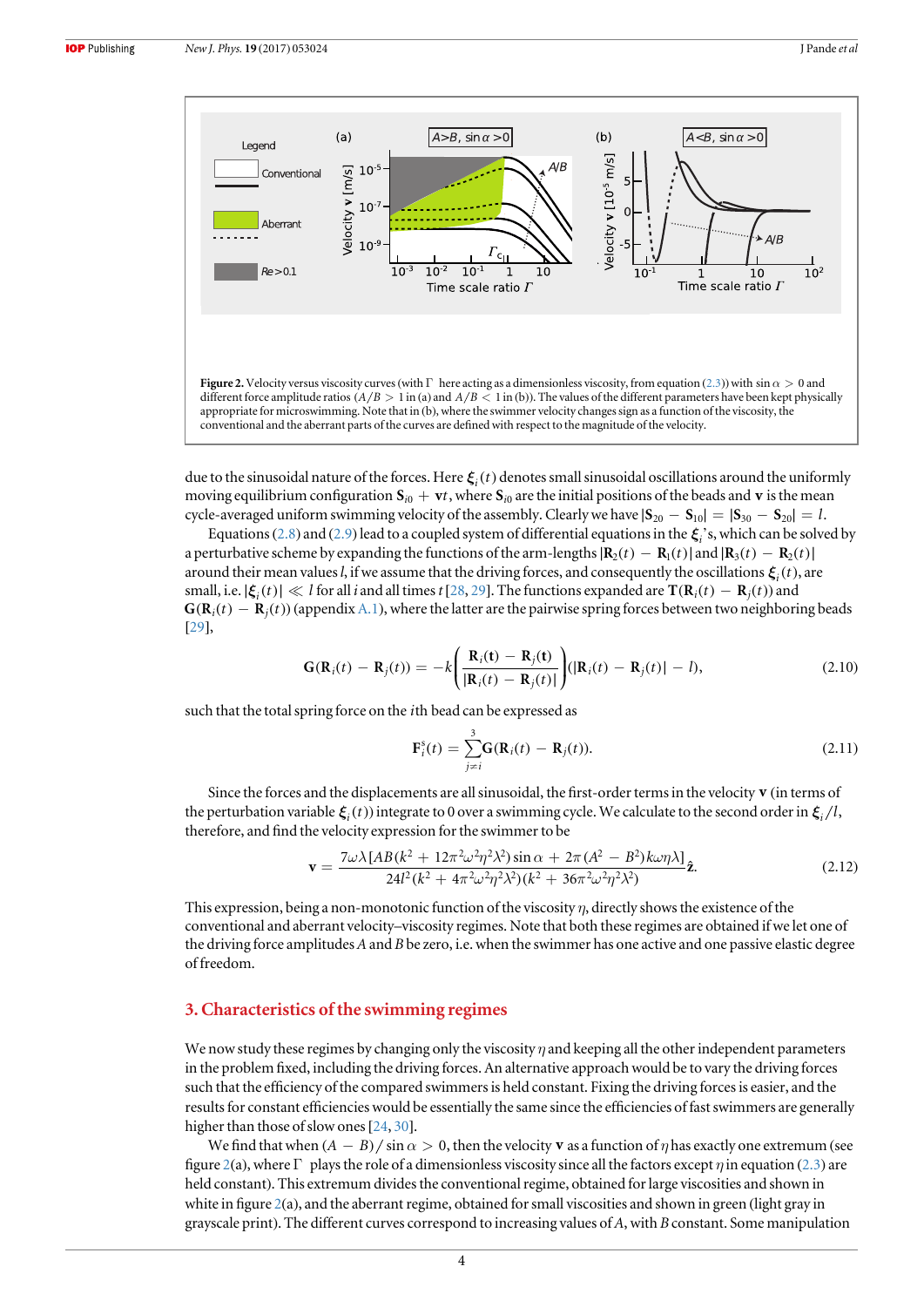

of the velocity expression shows that for each curve the swimmer lies in the conventional regime if

$$
\Gamma > \Gamma_{\rm c} = \frac{3}{\sqrt{5 + 2\sqrt{13}}} \approx 0.86. \tag{3.1}
$$

The dark gray area marks the region where the swimmer Reynolds number  $Re > 0.1$  (where  $Re = |\mathbf{v}| \cdot ln / n$ , with  $\rho$  denoting the fluid density), when we assume the condition of Stokes flow to be violated. For large enough values of the driving force amplitude A, the entire part of the velocity curve for which *Re* < 0.1 falls in the conventional regime.

If  $(A - B) / \sin \alpha < 0$ , then the velocity can have several local extrema (figure [2](#page-4-0)(b)). Moreover, the swimmer can reverse direction if the fluid viscosity is changed. If the force parameters satisfy the condition

$$
\frac{B}{A} > \sqrt{1 + 6\sin^2\alpha + 2\sin\alpha\sqrt{3 + 9\sin^2\alpha}},
$$
\n(3.2)

then the swimmer becomes aberrant for an intermediate range of viscosities(dashed parts of curves in figure  $2(b)$  $2(b)$ ).

To depict the importance of the time scale ratio  $\Gamma$  in controlling the regime of motion, we fix in figure 3 the fluid viscosity  $\eta$  and change Γ by varying the spring stiffness k. The different plots in figure 3 mark the conventional and the aberrant regimes for different values of the driving force parameters A, B and  $\alpha$ , and for decreasing Γ. At large Γ values, the conventional regime is dominant (leftmost panel in figure 3). In the limit of infinite Γ, which corresponds to zero elasticity ( $k = 0$ ), the whole phase space is conventional, as is easily seen by putting  $k = 0$  in equation ([2.12](#page-4-0)). This is because then the spheres never relax back from any displacement and there is no competition of time scales in the problem. As  $\Gamma$  decreases, the relative area of the aberrant regime rises continuously (center left panel in figure 3) as long as the inequality (3.1) is satisfied. At the critical value  $\Gamma = \Gamma_c (\approx 0.86)$ , there is a discontinuous change in the nature of the regimes across most of the phase space, with the aberrant regime becoming dominant (center right and right panels in figure 3). This recalls our earlier discussion of the swimming being aberrant for small values of Γ.

To confirm the existence of the two viscosity-dependent regimes that the theory predicts, we employ numerical simulations(commonly used to study micro-swimming; see [[31](#page-8-0)–[49](#page-8-0)]). For this we use the LB3D code [[35,](#page-8-0) [50](#page-8-0)] based on the immersed-boundary method (IBM) and the lattice-Boltzmann method (LBM)[[51](#page-8-0)]. We run two sets of simulations(details provided in appendix [A.2](#page-7-0)), to account for both the cases of  $(A - B)$  / sin  $\alpha \ge 0$  (figure [4](#page-6-0)). In both the investigated sets we observe that the two predicted velocity–viscosity regimes are reproduced well. The small errors are attributable to the unrealizably small radius to arm-length ratios in the theoretical model, in addition to the limitations inherent in simulations(such as boundary effects and imperfect space and time discretization).

### 4. Conclusion

In this work we have shown that for a fluid-active particle system involving an elastic degree of freedom, the competition between the characteristic time scales associated with the driving and with the elastic relaxation is sufficient for a non-monotonic velocity–viscosity response. In the present study, we assume that it is the swimmer that possesses a responsive elastic degree of freedom, as is the case for most microswimmer models and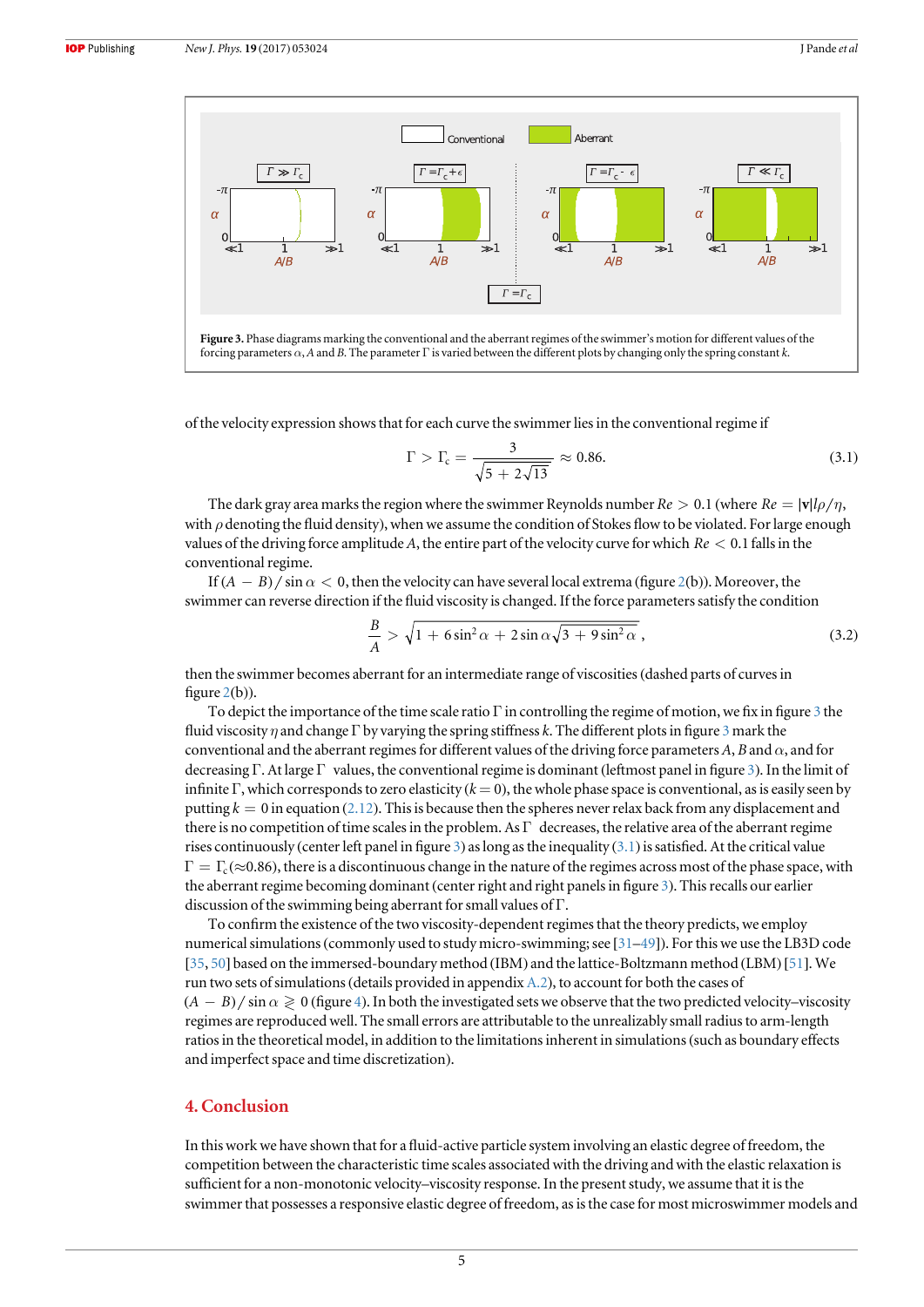<span id="page-6-0"></span>

and viscosity defined on the lattice as  $\mathbf{v}_0 = \Delta x / \Delta t \hat{\mathbf{z}}$  and  $\eta_0 = \rho (\Delta x)^2 / \Delta t$  (where  $\Delta x$ ,  $\Delta t$  and  $\rho$  are respectively the resolution of the fluid on the lattice, the time step in the simulations, and the fluid density).

real swimmers such as those driven by flagella. In contrast, the requisite elasticity may be provided by the fluid, in which case equivalent response is found  $[6, 10-12]$  $[6, 10-12]$  $[6, 10-12]$  $[6, 10-12]$  $[6, 10-12]$  $[6, 10-12]$  $[6, 10-12]$  since the physical principle involved is similar.

We have tested our argument by calculating analytically the velocity of a bead-spring microswimmer driven by sinusoidal forces. We have shown that the swimmer exhibits both the conventional and the aberrant kinds of behavior (defined as a decrease and an increase, respectively, of the swimming velocity with the fluid viscosity) for expected ranges of the time scale ratio. The minimality of the model, consisting of only two elastic degrees of freedom and a Newtonian continuum as the fluid, promotes the idea that similar behavior should be exhibited by other swimmer models. The theoretical results are confirmed by independent and closely agreeing lattice-Boltzmann simulations.

Previous studies in the literature have looked at the contrasting effects of elastic forces and viscous forces when the swimmer's elasticity is changed. For instance, the swimming speed as a function of the Sperm number  $Sp$  (or equivalently, the elastohydrodynamic penetration length) of an elastic filament has been shown to exhibit a maximum [[52,](#page-8-0) [53](#page-8-0)], with Sp varied by changing the bending modulus of the filament. More recently, it has been found that the Schistosoma mansoni parasite maintains a flexibility at its tail-fork joint near a value which optimizes its swimming efficiency [[54](#page-8-0)]. This flexibility is modeled in the theory as the stiffness of a torsional spring at the tail-fork joint, and results in a similar time scale ratio as our Γ having a value of 1 for the optimum swimming velocity. These studies are evidence of the generality of our description of how the viscous and the elastic time scales interact and affect swimming.

The interplay of different time scales may result in qualitative effects on the swimming motion, in addition to affecting the swimming speed. For instance, for beating flagella, the radius of curvature has been found to change when the fluid viscosity is increased [[55](#page-8-0)], and the power and recovery strokes have been shown to accelerate and decelerate, respectively, upon loading by external flows[[56](#page-8-0)]. If the system contains additional time scales then there is also a possibility of more complicated velocity–viscosity regimes. In this context, it would be interesting to see if, and how, active fluctuations in the fluid [[57](#page-8-0)] and stochastic stroke modulation by the swimmer [[58,](#page-8-0) [59](#page-8-0)] can modulate the relationship between the swimming velocity and the fluid viscosity.

In conclusion, our work here has highlighted a general feature of mechanical microswimming, drawing on the way that the viscosity of any fluid interacts with the elasticity of the system. On a fundamental level, it is a further testament to the fact that motion at the micro- (and smaller) scales is non-trivial and that 'resistance' at these scales can often be beneficial for motion [[24](#page-8-0), [60,](#page-8-0) [61](#page-8-0)].

#### Acknowledgments

A-SS and JP thank the funding of the European Research Council through the grant MembranesAct ERC Stg 2013-337283, and of the Deutsche Forschungsgemeinschaft (DFG) through the Cluster of Excellence: Engineering of Advanced Materials. J H acknowledges support by NWO/STW (Vidi grant 10787) and LM thanks the DAAD for a RISE scholarship. TK thanks the University of Edinburgh for the award of a Chancellor's Fellowship.

6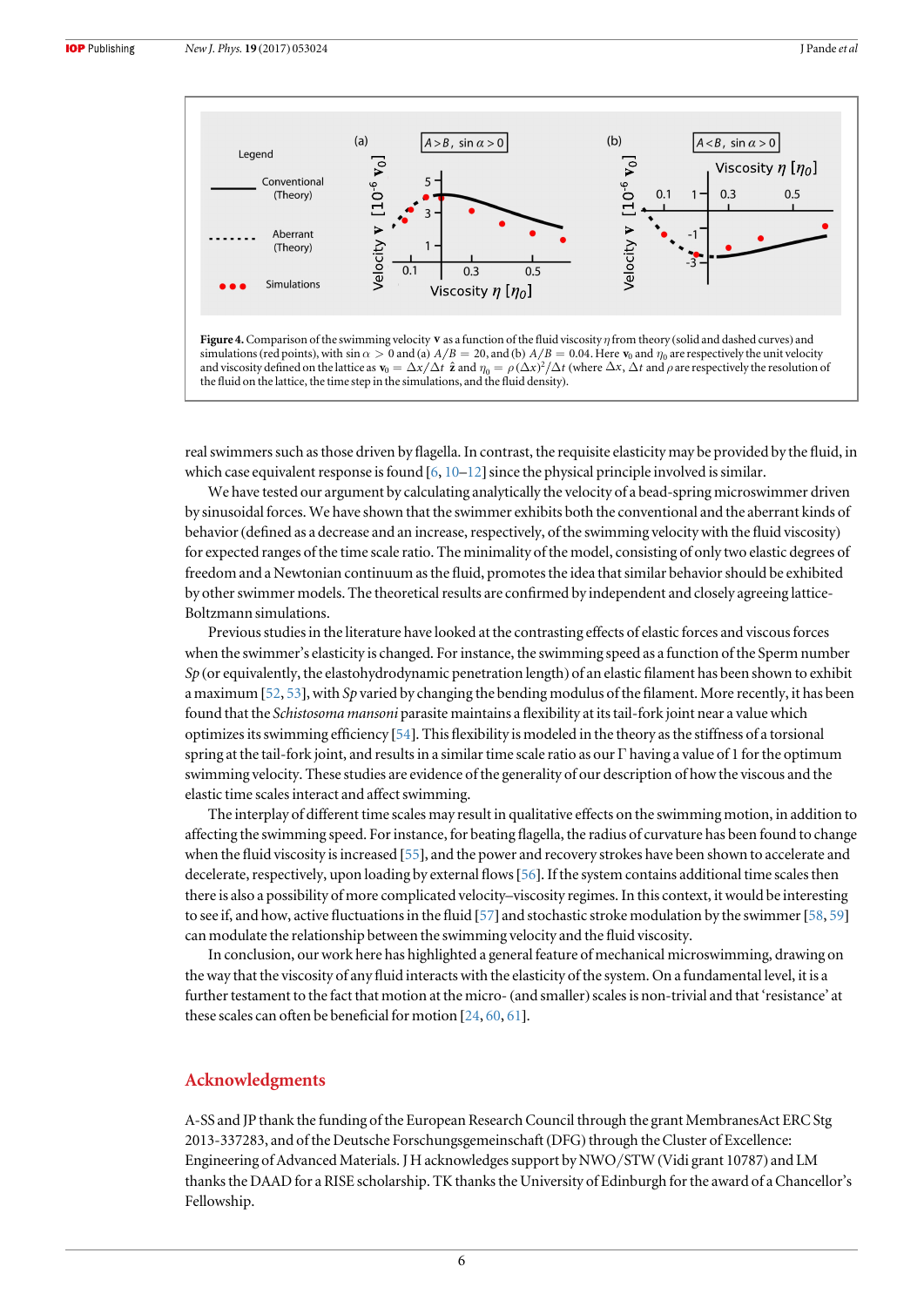### <span id="page-7-0"></span>Appendix

#### A.1. Expansions of the Oseen tensor and the spring forces to the 1st order in the oscillations around the equilibrium configuration

The expansions of  $\mathbf{T}(\mathbf{R}_i(t) - \mathbf{R}_i(t))$  and  $\mathbf{G}(\mathbf{R}_i(t) - \mathbf{R}_i(t))$  (in equations ([2.8](#page-3-0)) and ([2.10](#page-4-0))) to the first order in  $f_{i}(f_{i}) - f_{i}(t)$  may be found in [[29](#page-8-0)], and are provided here for the sake of completeness.

$$
\mathbf{T}(\mathbf{R}_i(t) - \mathbf{R}_j(t)) = \mathbf{T}(\mathbf{R}_i(0) - \mathbf{R}_j(0)) + \frac{\partial \mathbf{T}(\mathbf{R}_i(t) - \mathbf{R}_j(t))}{\partial \mathbf{R}_i(t)} \Big|_{t=0} \cdot (\xi_i(t) - \xi_j(t))
$$
\n
$$
= \mathbf{T}_{ij} + \mathbf{P}_{ij} \cdot (\xi_i(t) - \xi_j(t)), \text{ with } \mathbf{T}_{ij} = \mathbf{T}(\mathbf{R}_i(0) - \mathbf{R}_j(0)) \text{ and } \mathbf{P}_{ij} = \frac{\partial \mathbf{T}(\mathbf{R}_i(t) - \mathbf{R}_j(t))}{\partial \mathbf{R}_i(t)} \Big|_{t=0}, \quad \text{(A.1.1)}
$$

and

$$
\mathbf{G}(\mathbf{R}_i(t) - \mathbf{R}_j(t)) =
$$
\n
$$
\mathbf{G}(\mathbf{R}_i(0) - \mathbf{R}_j(0)) + \frac{\partial \mathbf{G}(\mathbf{R}_i(t) - \mathbf{R}_j(t))}{\partial \mathbf{R}_i(t)} \bigg|_{t=0} \cdot (\xi_i(t) - \xi_j(t))
$$
\n
$$
= \mathbf{H}_{ij} \cdot (\xi_i(t) - \xi_j(t)), \text{ with } \mathbf{H}_{ij} = \frac{\partial \mathbf{G}(\mathbf{R}_i(t) - \mathbf{R}_j(t))}{\partial \mathbf{R}_i(t)} \bigg|_{t=0}.
$$
\n(A.1.2)

#### A.2. Details of the different simulations presented in figure [4](#page-6-0)

The LB3D code that we use is based on the IBM and the LBM and uses a standard D3Q19 lattice and the BGK collision operator as described in [[51](#page-8-0)]. In all the simulations the beads are identical rigid spheres of radius  $5\Delta x$ , where  $\Delta x$  is the resolution of the lattice-Boltzmann fluid, and their surface is represented by 720 immersed boundary points. The equilibrium center-to-center distance between the spheres is  $l = 36\Delta x$ . The simulations are run for 30 cycles to let the undesired transients decay, with the period of each cycle being 8000 $\Delta t$ , where  $\Delta t$ denotes a time step. The spring constant equals  $k = 0.02 \rho (\Delta x)^3/(\Delta t)^2$ , where  $\rho$  is the density of the fluid. The system size is 200  $\times$  80  $\times$  78  $\Delta x^3$  and periodic boundaries are employed.

The two sets of simulations that we run, to account for the cases of  $(A - B)/\sin \alpha \geq 0$ , have the force phase shift  $\alpha$  fixed at  $\alpha = \pi/2$  and the ratio  $A/B$  of the driving force amplitudes either 20 or 0.04. These driving forces on each bead are distributed evenly across all of its immersed surface points, and are always kept small enough so that the resulting Reynolds number is smaller than 0.1 to ensure 'low Re' swimming  $[62]$  $[62]$  $[62]$ .

#### A.3. Velocity expression for unequal spring constants

To highlight a case when a symmetric driving of the swimmer results in a non-reciprocal swimming stroke and consequently swimming, we here present the velocity expression for our swimmer model if the two springs are allowed to have different stiffness constants  $k_1$  and  $k_2$ . The calculation is similar to that leading to equation ([2.12](#page-4-0)), and gives the result

$$
\mathbf{v} = \frac{7\omega\lambda \{AB[(k_1k_2 + 12\pi^2\omega^2\eta^2\lambda^2)\sin\alpha + 4(k_2 - k_1)\pi\omega\eta\lambda\cos\alpha] + 2\pi (A^2k_2 - B^2k_1)\omega\eta\lambda]}{24l^2[k_1^2k_2^2 + 8(2k_1^2 + 2k_2^2 + k_1k_2)\pi^2\omega^2\eta^2\lambda^2 + 144\pi^4\omega^4\eta^4\lambda^4]} \hat{\mathbf{z}}.
$$
 (A.3.1)

It may easily be checked that the above velocity expression reduces to equation ([2.12](#page-4-0)) for  $k_1 = k_2 = k$ , gives a zero velocity if either of the  $k<sub>i</sub>$ 's is infinite (for then the swimmer is akin to a two bead swimmer), and results in a non-zero swimming velocity for symmetric driving, i.e. if  $A = B$  and  $\alpha = 0$ , unlike the expression in equation ([2.12](#page-4-0)). A similar swimmer, with symmetric driving but unequal spring stiffnesses, has been recently realized experimentally [[63](#page-8-0)].

If the individual relaxation rates of the two springs are considered, then an additional time scale ratio in the problem must be introduced. This makes the dependence of the velocity on the viscosity more elaborate but does not affect the existence of the conventional and the aberrant swimming regimes.

#### **References**

- [1] Shoesmith J G 1960 J. Gen. Microbiol. 22 [528](https://doi.org/10.1099/00221287-22-2-528)
- [2] Schneider W R and Doetsch R N 1974 J. Bacteriol. 117 696
- [3] Kaiser G E and Doetsch R N 1975 Nature [255](https://doi.org/10.1038/255656a0) 656
- [4] Klitorinos A, Noble P, Siboo R and Chan E C S 1993 Oral Microbiol. Immunol. 8 [242](https://doi.org/10.1111/j.1399-302X.1993.tb00567.x)
- [5] Ruby J D and Charon N W 1998 FEMS Microbiol. Lett. [169](https://doi.org/10.1111/j.1574-6968.1998.tb13325.x) 251
- [6] Nakamura S, Adachi Y, Goto T and Magariyama Y 2006 Biophys. J. 90 [3019](https://doi.org/10.1529/biophysj.105.074336)
- [7] Chwang A T and Wu T Y 1971 Proc. R. Soc. B [178](https://doi.org/10.1098/rspb.1971.0068) 327
- [8] Azuma A 1992 The Biokinetics of Flying and Swimming (Tokyo: Springer)